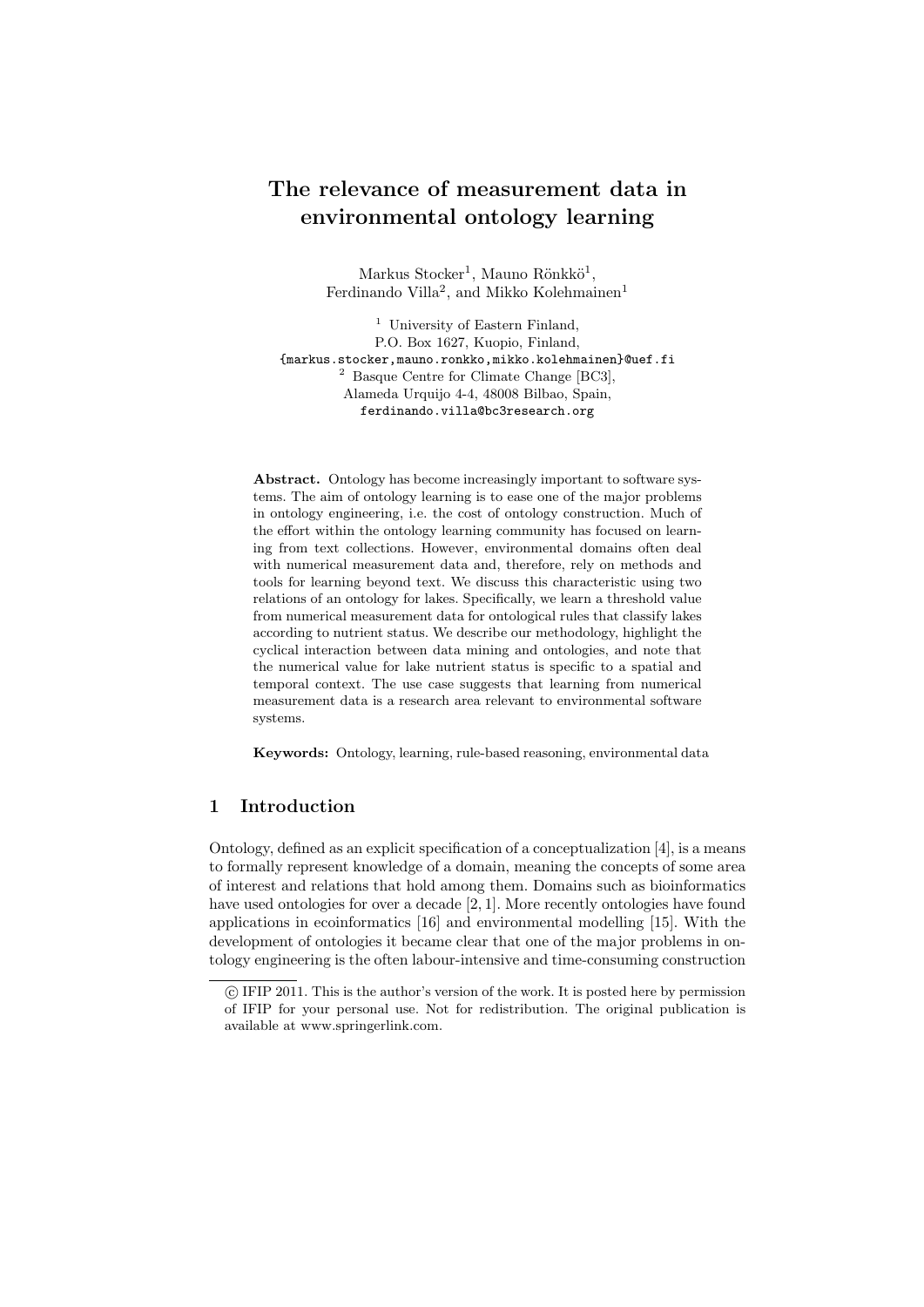#### 2 Stocker et al.

[18]. Therefore, efforts have been on-going to automate the ontology acquisition, construction and maintenance processes [13].

Much of the effort within the ontology learning community has focused on learning from text collections, lexical databases, structural data, and usage data [18]. To the best of our knowledge, the state of the art in ontology learning mainly consists of several methods and tools to learn text entities such as words, concepts, relations, and noun hierarchies using machine learning and natural language processing [18, 13]. Learning beyond text is an open issue [18].

We investigate *environmental* ontology learning. Specifically, for the rule  $p \rightarrow$ q, meaning the implication between the antecedent  $p$  and the consequent  $q$ , we demonstrate the learning of a data value for an atom of p from sets of tuples with numerical elements obtained by measurement. Measurement is taken here to be the "process of empirical, objective assignment of numbers to the properties of objects and events of the real world in such a way as to describe them" [?].

Measurement is fundamental to environmental science: hence the relevance of numerical measurement data in environmental ontology learning. In environmental informatics, computational methods developed within disciplines such as data mining, machine learning and pattern recognition are routinely used to learn from data obtained by measurement, e.g. a linear regression model to forecast ambient ozone concentration. We demonstrate the application of such methods to environmental ontology learning. Further, we show that ontological knowledge can serve as a heuristic to guide the parametrization of data mining algorithms. Hence, we highlight an example of a data mining with ontology cycle [11] whereby ontological knowledge is used in data mining and the knowledge discovered from the resulting models is formalized and added to the ontology.

### 2 Materials and Methods

The environmental ontology used here is based on a taxonomy of lakes [17]. According to the trophic system for the classification of lakes, there are three main types of lakes, i.e. oligotrophic, eutrophic and heterotrophic [10, 14]. Several modifications have been proposed to this basic classification to account for our increased understanding of the lake ecosystem. The taxonomy of lakes adopted here extends the basic trophic system in that it evolves the naming convention to include the physico-chemical nature of water, the climatic zone, the type of lake basin, and the dominant class of organisms [17].

For the purpose here, we focus our attention on two properties for the physicochemical nature of water, specifically the two ontology relations richIn and poorIn for the nutrient status of a lake with respect to nitrogen, phosphorus, and humus. Naturally, the question arises what being rich and poor in a nutrient for a lake exactly means and, thus, how to tell a lake is rich or poor in a given nutrient. We can refine the two relations with the suitable ranges for the concentrations [17].

In our implementation, we define two rules and use rule-based reasoning to infer the knowledge on whether an individual lake is rich or poor in a nutrient,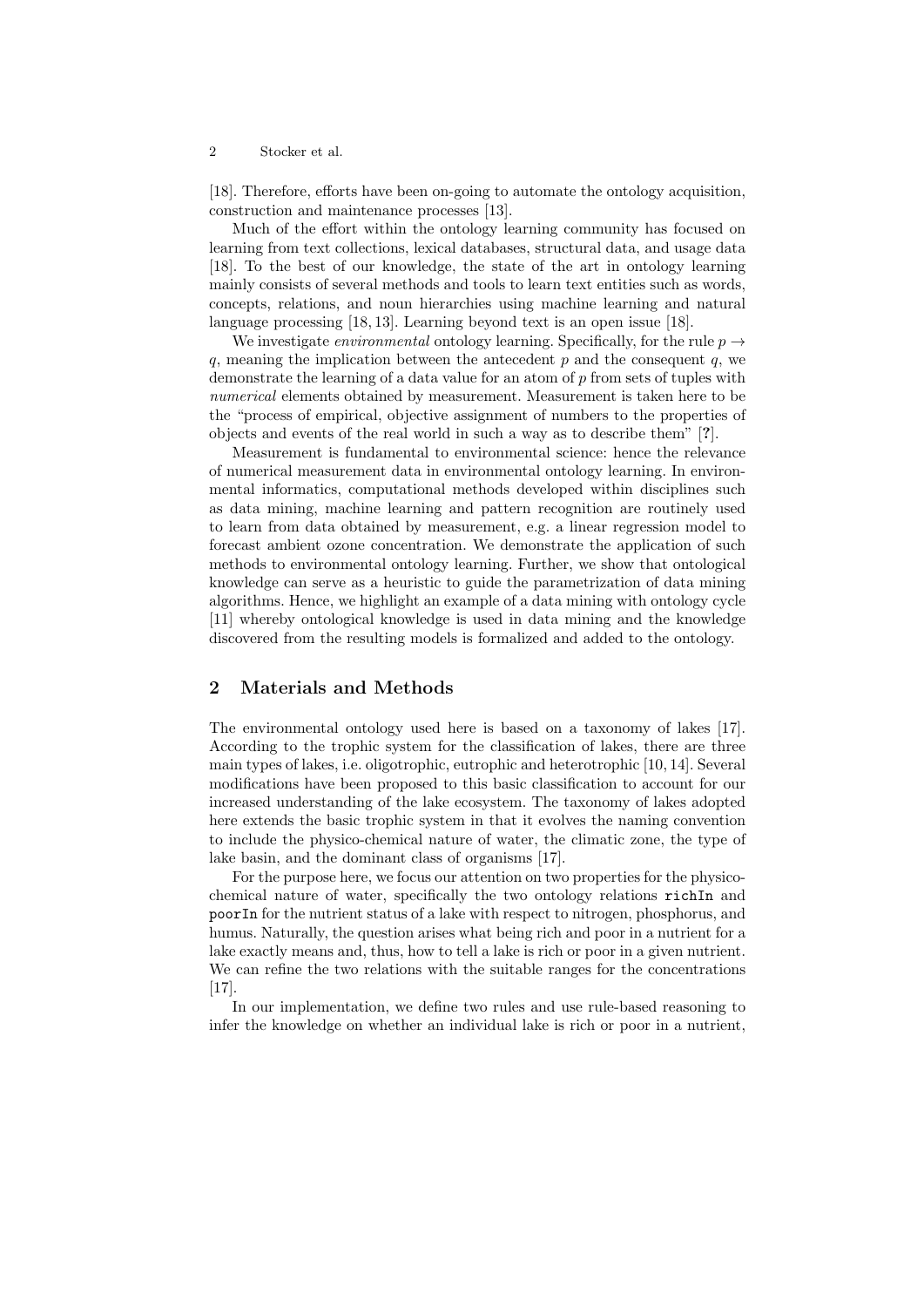more accurately the nutrient status as measured by an individual lake monitoring station. Specifically, we consider the mean annual total nitrogen concentration. Thus, we learn the data (threshold) value ?y of the atoms lessThanOrEqual(?x, ?y) and greaterThan(?x, ?y) for the rules

totalNitrogen(?i, ?x)  $\land$  lessThanOrEqual(?x, ?y)  $\rightarrow$  poorIn(?i, Nitrogen)

totalNitrogen(?i, ?x)  $\land$  greaterThan(?x, ?y)  $\rightarrow$  richIn(?i, Nitrogen)

where ?i, ?x, ?y are variables. Informally, the rules state that an individual (lake monitoring station) ?i with measured total nitrogen concentration ?x  $\leq$ ?y is poor In nitrogen. Conversely, an individual ?i with measured total nitrogen concentration  $?x > ?y$  is richIn nitrogen. The rules are encoded in Jena<sup>3</sup> [3] (version 2.6.4) and the Jena general purpose rule engine is used for rule-based reasoning. Jena is a Java framework for building Semantic Web [7] applications.

Our aim is to learn the threshold value ?y. For this purpose we use the kmeans clustering algorithm  $[8]$  as implemented in WEKA<sup>4</sup>  $[5]$  (version 3.6.4) using data on the nutrient concentration of European lakes<sup>5</sup> (version 10) compiled by the European Environmental Agency (EEA). The two ontological relations poorIn and richIn suggest a binary classification of lakes with respect to nutrient status. This knowledge is used as a heuristic for the number of k-means clusters. Thus, we perform k-means clustering such that the unsupervised algorithm learns two centroids for the two-cluster separation of data on the mean annual total nitrogen concentration of lakes, typically for the lakes of a specific country as measured for a year. The values of the resulting k-means centroids represent a central tendency for the value of a lake poorIn and richIn, respectively. We define the threshold value ?y to be the mean value for the two centroids. This modelling result is added as new knowledge to the ontology, specifically as knowledge about the two rules. Given an ontology for individual lakes we can, hence, use rule-based reasoning to infer new knowledge on lakes that are poorIn and those that are richIn nitrogen. Note that the choice of the mean for the two centroids as threshold value is for simplicity and may not be the most sensible as it may fall into one of the two clusters. Naturally, a different computation may be used.

For better data handling, we imported the EEA datasets for lake monitoring stations (3201 records) and for nutrients and organic matter in water (mean annual concentration for both total nitrogen and total phosphorus, 30866 records) into a PostgreSQL<sup>6</sup> database. We use the Resource Description Framework<sup>7</sup> (RDF) [9] language to represent information about lake monitoring stations, in

 $^3$  http://jena.sourceforge.net/

 $^4$  http://www.cs.waikato.ac.nz/ml/weka/

 $^5$  http://www.eea.europa.eu/data-and-maps/data/waterbase-lakes- $6\,$ 

 $^6$  http://www.postgresql.org/

<sup>7</sup> http://www.w3.org/TR/rdf-primer/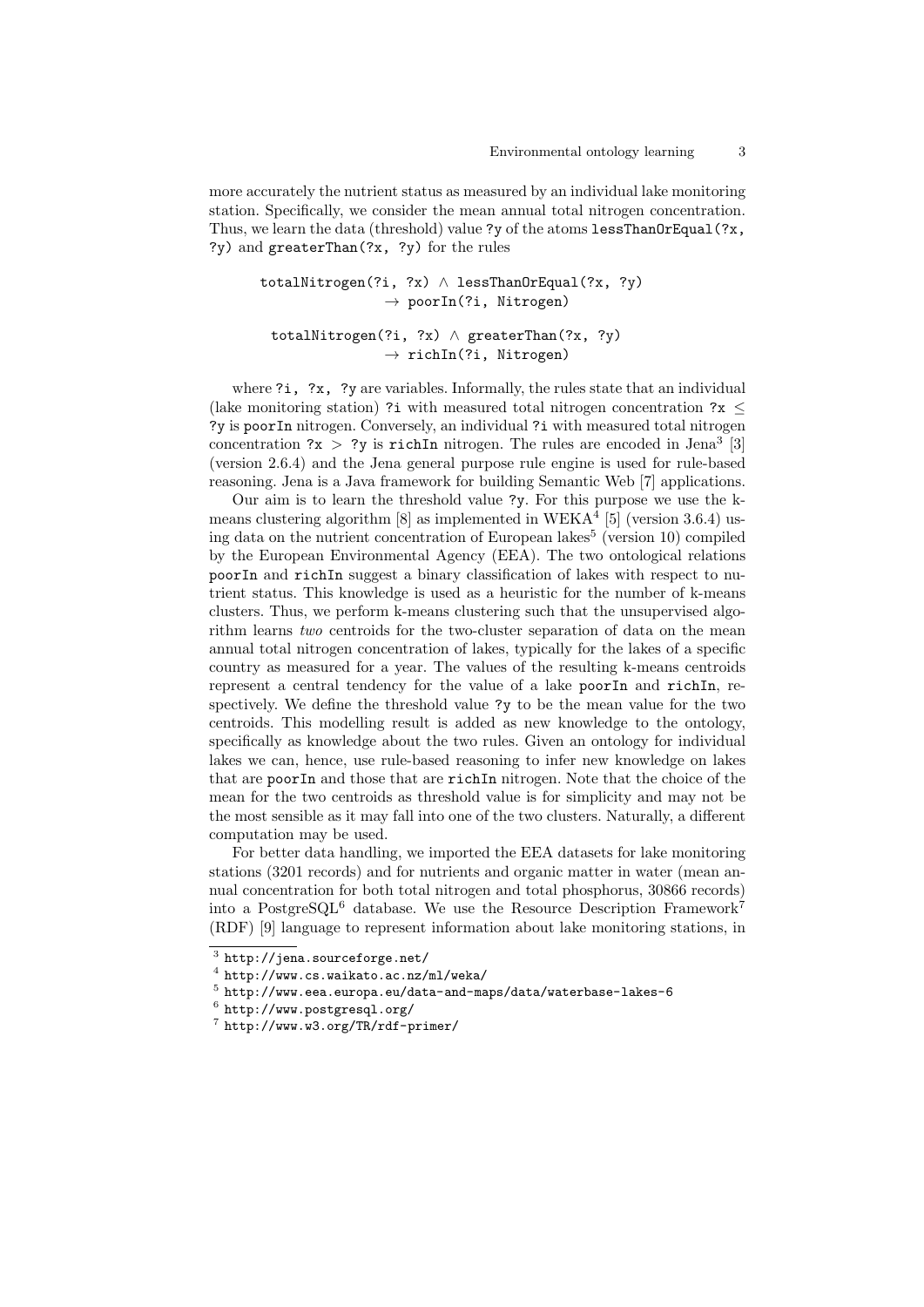particular the corresponding lake name and the measured mean annual total nitrogen concentration. The Jena general purpose rule engine, customized with the learned rules, is used for rule-based reasoning. The  $SPARQL^8$  [12] query language for RDF is used to query the resulting inference model for lakes richIn and lakes poorIn nitrogen.

**Table 1.** Centroid values (mg  $L^{-1}$ ), threshold values ?y (mg  $L^{-1}$ ) and number of lake monitoring stations for lakes poorIn and richIn mean annual nitrogen concentration for 7 European countries in 2008.

|               | poorIn |                                               | richIn |  |         |
|---------------|--------|-----------------------------------------------|--------|--|---------|
| Country       |        | Centroid $\#$ stations Centroid $\#$ stations |        |  | ?v      |
| Denmark       | 0.57   | 15                                            | 1.52   |  | 4 1.04  |
| Finaland      | 0.39   | 150                                           | 0.88   |  | 53 0.63 |
| Germany       | 0.72   | 24                                            | 3.84   |  | 4 2.28  |
| Great Britain | 0.36   | 53                                            | 4.51   |  | 3 2.43  |
| Italy         | 0.82   | 127                                           | 2.46   |  | 9 1.64  |
| Spain         | 0.78   | 137                                           | 8.36   |  | 12 4.57 |
| Switzerland   | 0.66   | 6                                             | 1.76   |  | 1.20    |

# 3 Results

We learn the threshold value ?y for the poorIn and richIn rules for the mean annual total nitrogen concentration (mg  $L^{-1}$ ) as measured by 203 lake monitoring stations for Finnish lakes in 2008. There are a total of 203 measurements. The values of the two centroids as learned by WEKA using k-means are 0.39 and 0.88. They represent the central tendency for the value of poorIn and richIn mean annual nitrogen concentration for Finnish lakes in 2008, respectively. Thus, the threshold value ?y is 0.63. SPARQL queries on a corresponding inference model return 150 lake monitoring stations for lakes poorIn and 53 richIn total nitrogen.

We perform a similar experiment for the threshold value for the mean annual nitrogen concentration as measured by 149 lake monitoring stations for Spanish lakes in 2008. There are a total of 149 measurements. The values of the two centroids are 0.78 and 8.36 for poorIn and richIn, respectively. Thus, the threshold value ?y is 4.57. For Spain in 2008, there are 137 lake monitoring stations for lakes poorIn and 12 richIn total nitrogen.

Table 1 summarizes the central tendency for the value of a lake poorIn and richIn mean annual total nitrogen concentration for 7 European countries, in 2008. We also add the threshold value ?y used in the corresponding rules. Further, the table shows the number of lake monitoring stations of lakes poorIn and lakes richIn total nitrogen. As the table highlights, the value of a lake

 $^8$  http://www.w3.org/TR/rdf-sparql-query/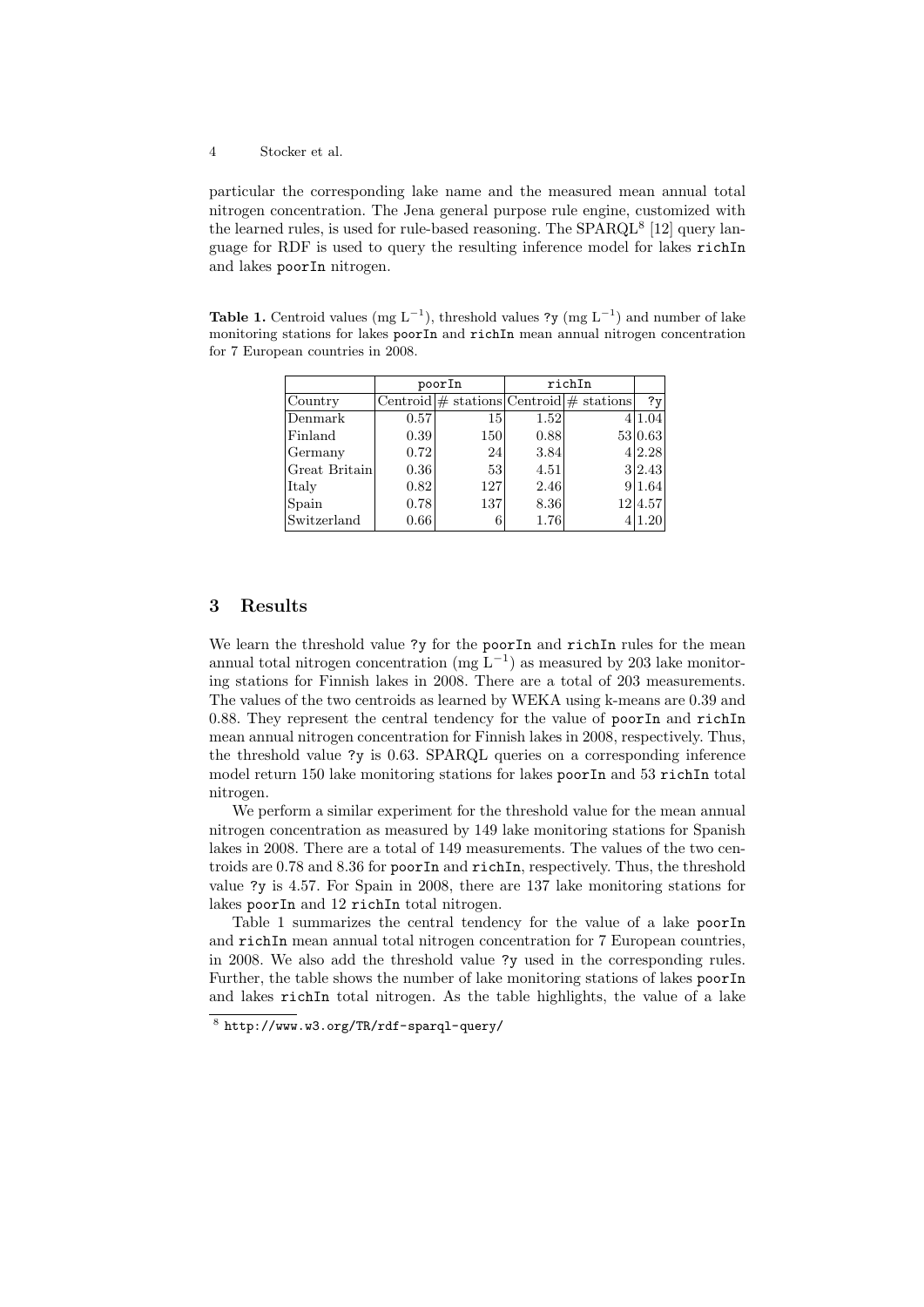poorIn and richIn total nitrogen greatly varies between countries. In fact, for the listed countries the mean and standard deviation of the two centroids are  $0.61 \pm 0.18$  and  $3.33 \pm 2.56$ , respectively.

**Table 2.** Centroid mean and standard deviation (mg  $L^{-1}$ ) for lakes poorIn and richIn mean annual nitrogen concentration on data for the total number of years for 7 European countries. The table includes the number of years and the first year for which data is available for each country. The last year is 2008. Note that not all countries have data for all years.

|               |                  | Centroid mean                          |               |  |
|---------------|------------------|----------------------------------------|---------------|--|
| Country       | $\#$ years First |                                        | poorIn richIn |  |
| Denmark       |                  | $20 1989 0.65 \pm 0.09 1.71 \pm 0.36$  |               |  |
| Finland       |                  | $33 1976 0.41 \pm 0.02 0.95 \pm 0.14$  |               |  |
| Germany       |                  | $17 1991 0.69 \pm 0.64 2.28 \pm 1.91$  |               |  |
| Great Britain |                  | $14 1995 0.62 \pm 0.24 3.87 \pm 1.37$  |               |  |
| Italy         |                  | 6 2003 0.53 $\pm$ 0.13 3.21 $\pm$ 3.88 |               |  |
| Spain         |                  | $1 2008 0.78 \pm 0.00 8.36 \pm 0.00$   |               |  |
| Switzerland   |                  | $16 1993 0.78 \pm 0.14 2.10 \pm 0.48$  |               |  |

Next, we analyse the variation of the value of a lake poor and rich in a nutrient over time. Table 2 summarizes the centroid mean and standard deviation for the central tendency and variation over time for lakes poorIn and richIn mean annual total nitrogen concentration for 7 European countries. For instance, for Finland Table 2 shows the mean and standard deviation for the centroids corresponding to poorIn  $(0.41 \pm 0.02)$  and richIn  $(0.95 \pm 0.14)$ , for 33 years between 1976 and 2008. Figure 1 shows the variation for Finland over 33 years between 1976 and 2008. As expected from Table 2, there is considerable variation, in particular for the value of a lake richIn total nitrogen, for Finnish lakes over the time period.

### 4 Discussion

Given the rule  $p \to q$ , the main aim of this paper is to demonstrate the learning of a data value for an atom of the antecedent  $p$  from sets of tuples with numerical elements obtained by measurement. We have shown this using an environmental ontology for a taxonomy of lakes with the mean annual total nitrogen concentration, as measured by lake monitoring stations. We learned a threshold value for lakes poor and rich in total nitrogen as the data value for an atom of  $p$ . Given  $p$  with the rule atom totalNitrogen(?i, ?x) for the total nitrogen as measured by a lake monitoring station and the inequality rule atom, e.g. lessThanOrEqual(?x, ?y), with the learned threshold value ?y, we can apply rule-based reasoning to infer new knowledge on the two consequent  $q$ , poorIn and richIn. Hence, we demonstrate the relevance of numerical measurement data in environmental ontology learning.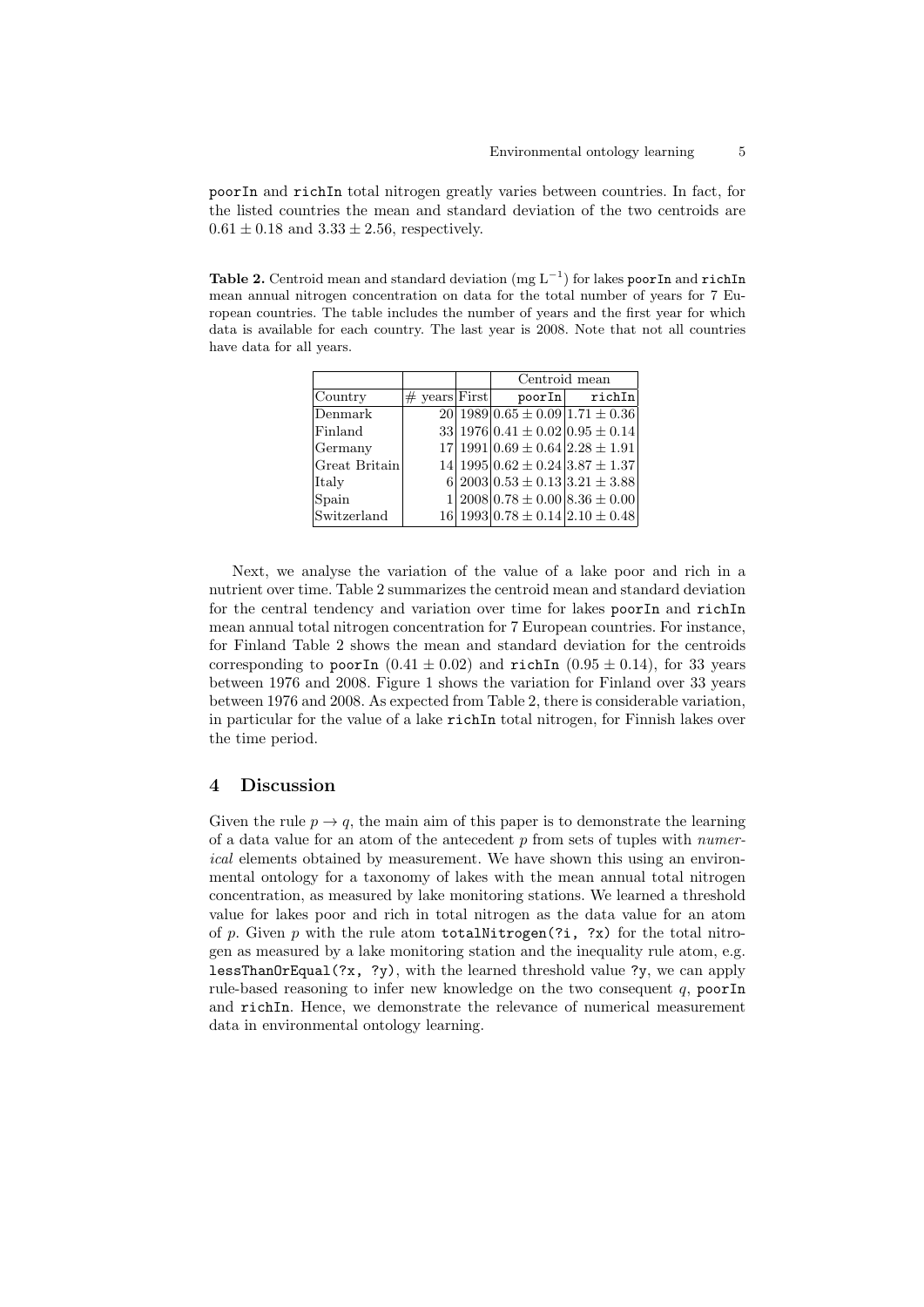#### 6 Stocker et al.

Further, we have used ontological knowledge about the two-classes separation of lakes with respect to nutrient status as a heuristic to guide k-means in learning the centroids of the two classes. Thus, we describe an example of a cyclical interaction between data mining and ontologies [11].



Fig. 1. Centroid values as central tendencies for lakes poorIn and richIn mean annual total nitrogen concentration and threshold value ?y for Finland over 33 years between 1976 and 2008.

Our results show that whether a lake is poor (or rich) in total nitrogen is dependent on spatial context. As summarized in Table 1, the value for a lake poor or rich in total nitrogen clearly varies between countries. For instance, the central tendency of a Finnish lake rich in total nitrogen (0.88) is closer to the central tendency of a Spanish lake poor in total nitrogen (0.78) than to a Spanish lake rich in total nitrogen (8.36). Given the Finnish threshold value (0.63) for a Spanish lake with a mean annual total nitrogen concentration of  $2.0 \text{ mg L}^{-1}$ a rule-based reasoner would wrongly classify the Spanish lake as rich in total nitrogen.

Similarly, the results show that whether a lake is poor (or rich) in total nitrogen is dependent on temporal context. As summarized in Table 2, in particular by standard deviation, and shown in Figure 1, the value for a lake poor or rich in total nitrogen clearly varies over time. Thus, the threshold value for Finnish lakes for the year 1994 (0.58) is considerably different from the threshold value for the year 1997 (0.89).

Hence, environmental ontologies may be specific to spatial and temporal contexts. While this is unlikely to surprise the limnologist, we argue that environmental ontologies should reflect such spatial and temporal variation, and environmental ontology learning may provide methods and tools to automatically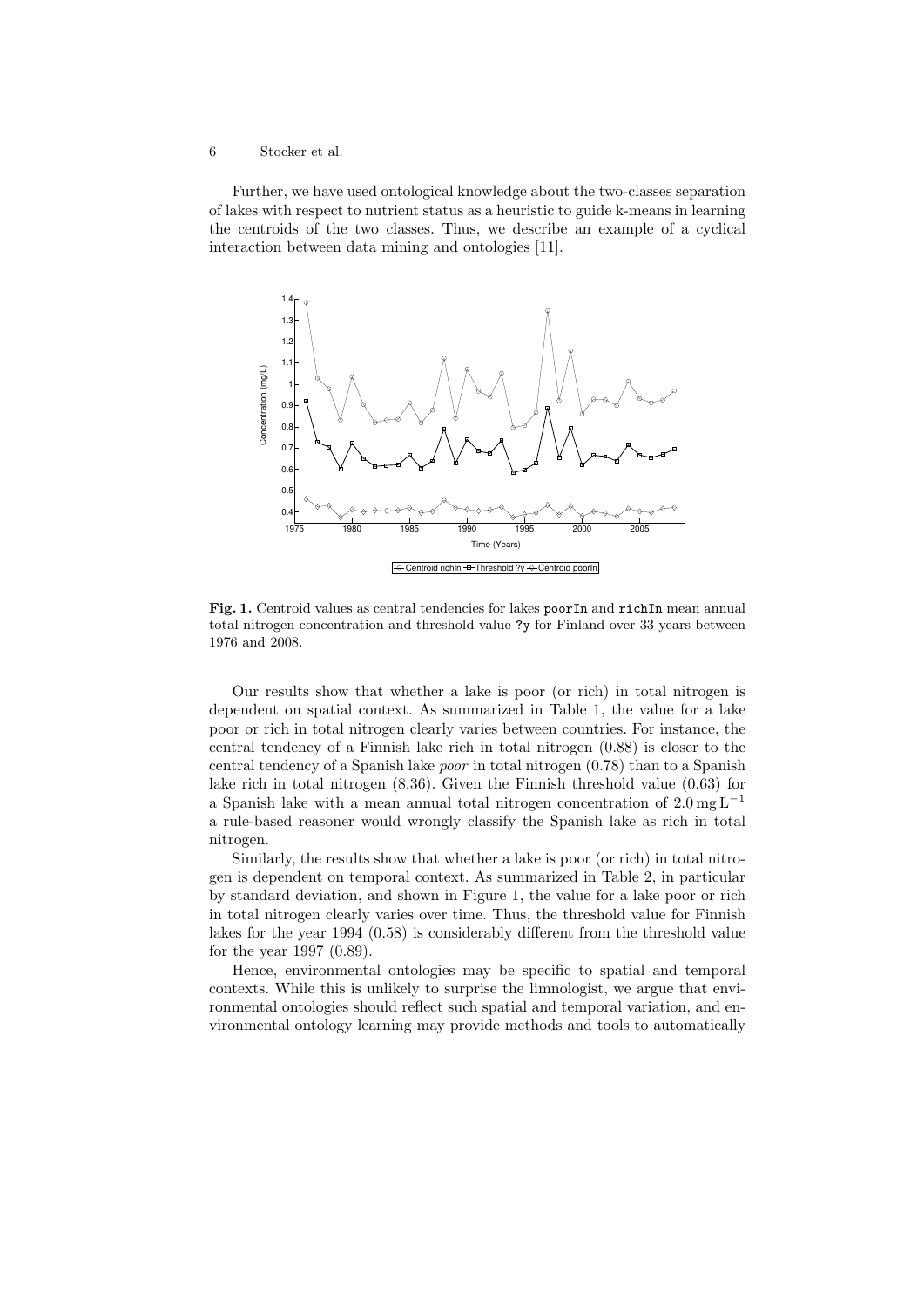adapt ontologies to spatial and temporal context using appropriate measurement data.

Moreover, the spatial and temporal variability raises the question why the value of a lake rich in nitrogen is significantly different between, say, Finland and Spain. Ontologies may provide a foundation for explanation services, in particular if ontological knowledge about the sources of nitrogen for lakes is available. For instance, a service may conclude that the spatial variability is (partially) explained by a different application of inorganic nitrogen fertilizers, properties of soil surrounding lakes that may affect the leaching of nitrogen, nitrogen fixation by cyanobacteria, or atmospheric deposition of nitrogen.

The use case discussed here is relatively straightforward, in particular with respect to the method used to learn the central tendency for the value of a lake poor or rich in a nutrient. While other clustering algorithms may be used for our aim of learning a threshold value, the chosen method reflects the rather simple, univariate, data. We may think of a use case whereby a decision tree for multivariate data is used to learn ontological rules, or to learn datatype restrictions for axioms of a knowledge base,  $9$  or to couple a trained neural network with an ontology, to classify a lake. Moreover, data-driven methods may help to uncover altogether new ontological classes or relations. For instance, cluster analysis may identify a set of lake classes different from that of the basic, or more advanced, trophic system and, therefore, affect the knowledge encoded in a corresponding ontology more profoundly.

Some of the techniques presented in this paper have been suggested elsewhere. Henson et al. [6] use a rule for high winds that states that a wind observation measurement greater or equal to 35 miles per hour is considered to be a high winds observation. Similarly to our example for the nutrient concentration of a lake, the authors use the rule for wind speed to infer new knowledge on high winds observations. Contrary to their example on wind, where the speed is known a priori, in our example we learn the meaning of richIn (and poorIn) from lake measurement data, i.e. from measurement of properties of real-world objects that exist in the domain modelled by the ontology.

### 5 Conclusions

We aimed at demonstrating the learning of ontological rules using numerical measurement data and clustering methods, specifically for an environmental ontology of lakes using k-means and the mean annual concentration of total nitrogen as measured by lake monitoring stations. Given the learned rules, we applied rule-based reasoning to infer new knowledge on the nutrient status of lakes. We described an example that shows the relevance of numerical measurement data in environmental ontology learning and the interaction between data mining and ontology engineering. The results of our experiments using the presented

<sup>&</sup>lt;sup>9</sup> For instance, we may learn the interval for the basic ratio [17] datatype restriction basicRatio some double  $[>= 0.0, < 1.2]$  which is a property restriction in the terminological axiom that defines the ontological concept of eutrophic lake.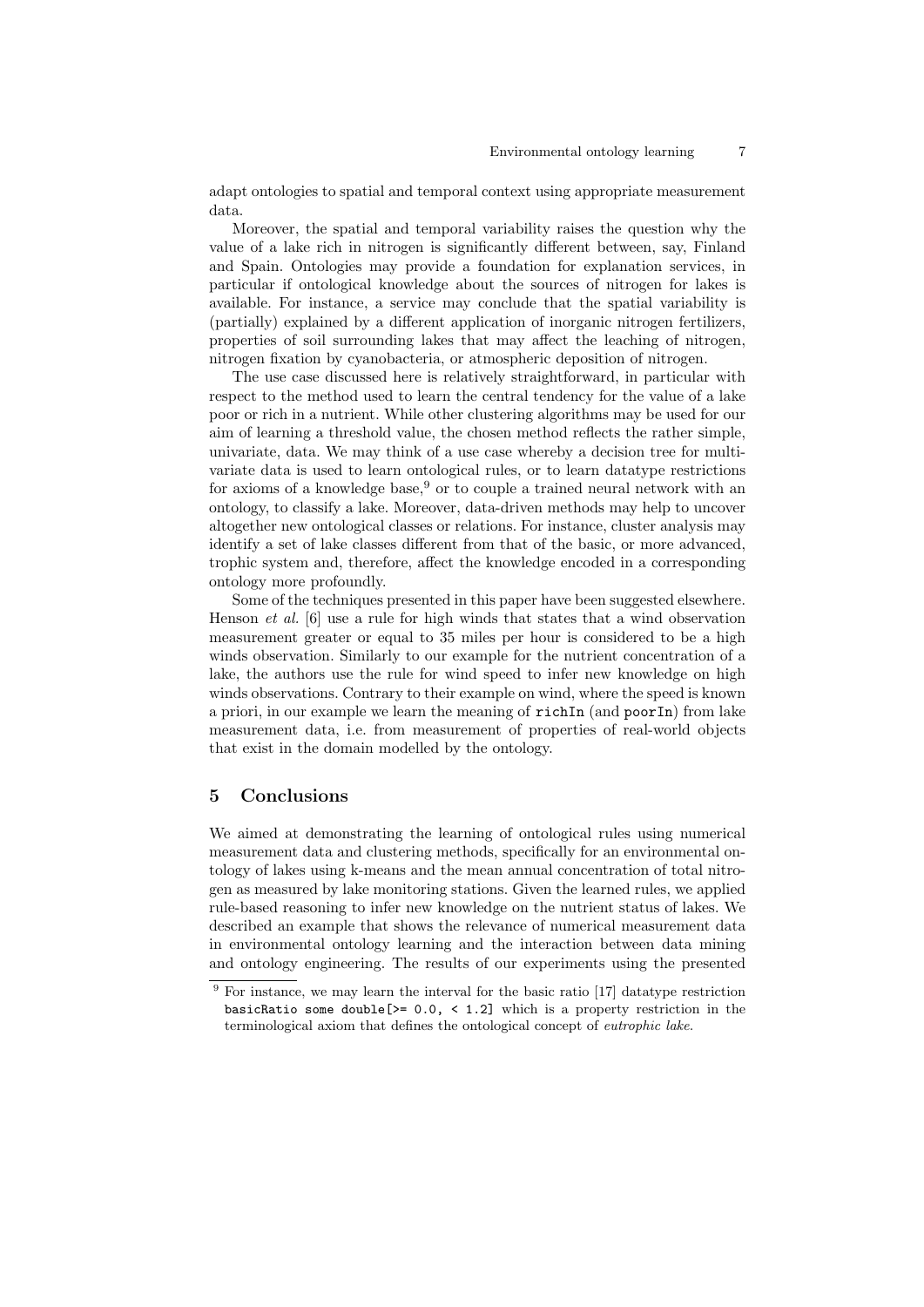methodology on data for the lakes of a number of European countries highlight the expected spatial and temporal dependency of the numerical meaning of lake nutrient status, a characteristic that may justify further attention in the field of environmental ontology learning.

In our future work, we intend to develop a software prototype that implements the core ideas of the methodology presented in this paper. In particular, we envision the development of an ontology to describe learning tasks for the software to perform. Such an ontology may integrate the source and description of numerical data, the target ontology and what ought to be learned about it, as well as the method used for learning. We think such a software may support the learning of more complex environmental ontologies and, ultimately, lead to methodological generalizations.

Acknowledgements. We wish to thank Dr. Eila Torvinen, Ph.D., university researcher in the Environmental Microbiology Research Group at the University of Eastern Finland, and Dr. Bijan Parsia, lecturer in the School of Computer Science at the University of Manchester (UK), for their expertise, critique, and suggestions in numerous discussions. Further, we wish to thank the European Environmental Agency for providing open access to data, a service without which this work would not have been possible.

#### References

- 1. Ashburner, M., Ball, C., Blake, J., Botstein, D., Butler, H., Cherry, J., Davis, A., Dolinski, K., Dwight, S., Eppig, J., Harris, M., Hill, D., Issel-Tarver, L., Kasarskis, A., Lewis, S., Matese, J., Richardson, J., Ringwald, M., Rubin, G., Sherlock, G.: Gene ontology: Tool for the unification of biology. Nature Genetics 25(1), 25–29 (2000)
- 2. Boeckmann, B., Bairoch, A., Apweiler, R., Blatter, M.C., Estreicher, A., Gasteiger, E., Martin, M., Michoud, K., O'Donovan, C., Phan, I., Pilbout, S., Schneider, M.: The Swiss-Prot Protein Knowledgebase and its supplement TrEMBL. Nucleic Acids Res 31, 365–370 (2003)
- 3. Carroll, J.J., Dickinson, I., Dollin, C., Reynolds, D., Seaborne, A., Wilkinson, K.: Jena: Implementing the Semantic Web Recommendations. Tech. Rep. HPL-2003- 146, HP Laboratories, Bristol, UK (2003)
- 4. Gruber, T.: A translation approach to portable ontology specifications. Knowledge Acquisition 5(2), 199–220 (1993)
- 5. Hall, M., Frank, E., Holmes, G., Pfahringer, B., Reutemann, P., Witten, I.H.: The WEKA Data Mining Software: An Update. In: SIGKDD Explorations. vol. 11 (2009)
- 6. Henson, C.A., Pschorr, J.K., Sheth, A.P., Thirunarayan, K.: SemSOS: Semantic Sensor Observation Service. In: Proceedings of the 2009 International Symposium on Collaborative Technologies and Systems (CTS 2009). Baltimore, MD (May 2009)
- 7. Lee, T., Hendler, J., Lassila, O.: The Semantic Web. Scientific American (2001)
- 8. MacQueen, J.: Some methods for classification and analysis of multivariate observations. In: Proceedings of 5th Berkeley Symposium on Mathematical Statistics and Probability. vol. 1, pp. 281–297. University of California Press (1967)

<sup>8</sup> Stocker et al.